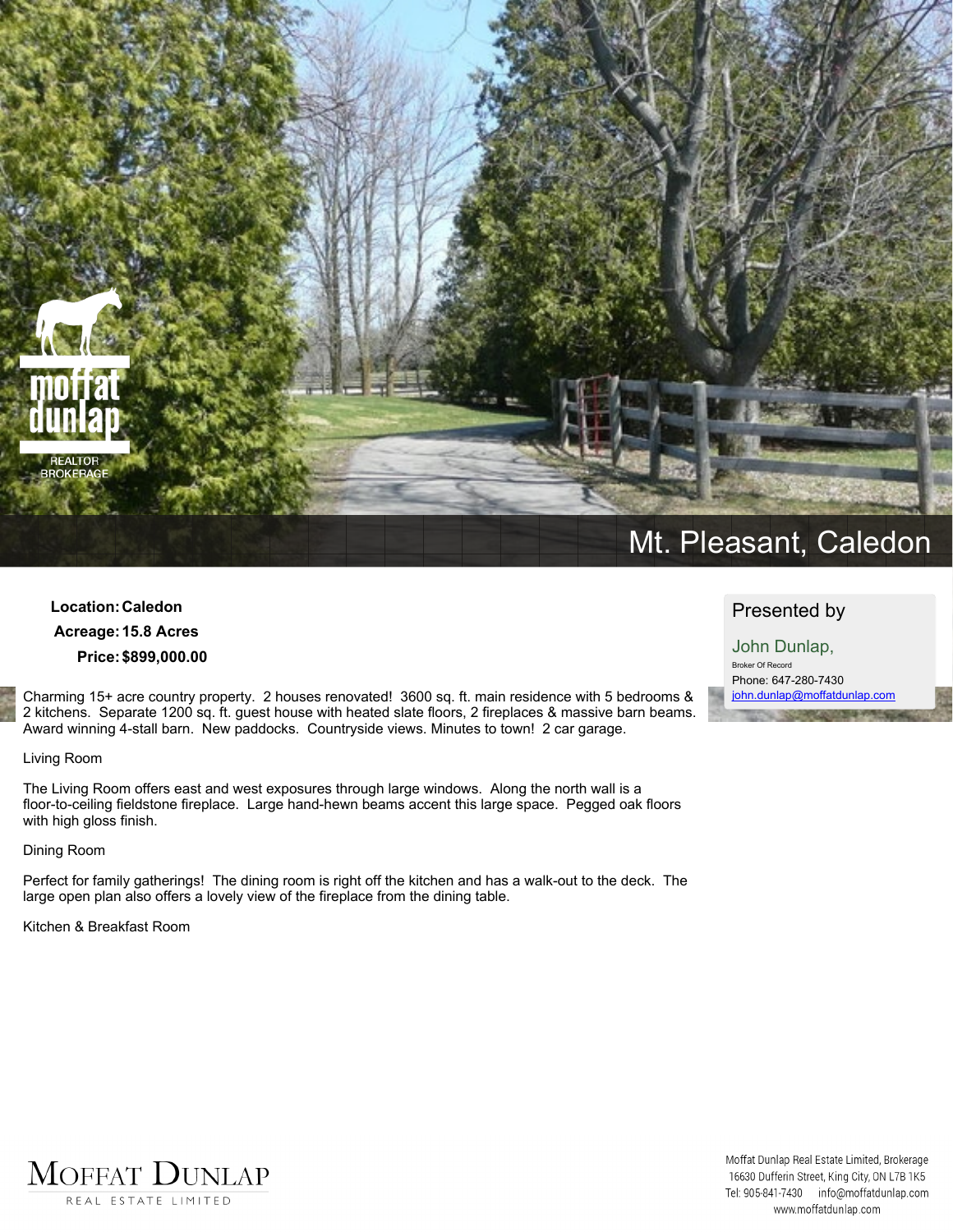OFFAT DUNLAP

## REAL ESTATE LIMITED

Moffat Dunlap Real Estate Limited, Brokerage - 16630 Dufferin Street, King City, ON L7B 1K5. - Tel: 905-841-7430 - info@moffatdunlap.com - www.moffatdunlap.com

The renovated kitchen is combined with a large breakfast area. Wonderful views over the property along with a walk-out to the deck.

- **• Centre island**
- **• Custom cabinetry**
- **• Order desk**
- **• Ceramic tiled floors for easy cleaning**
- **• Walk-out to the back deck**
- **• Bow window with southern views**
- **• Double stainless steel sink**
- **• Centre island with cooktop**

#### **Master Suite**

At the end of the hall is the Master Suite with pegged oak floors, his & hers closets and a 4-piece en suite bathroom. Lovely countryside views.

**Main Floor Bedrooms**

There are 2 other bedrooms on this level which share a 4 piece bath. The bedrooms all have hardwood floors and closets.

**Also on this level is the laundry and linen closet.**

#### **WALK-OUT LOWER LEVEL**

The lower level has its own kitchen and could easily become an in-law suite or could be left as part of the main residence.

**Family Room/Bar and Eating Area**

The family room has large south facing windows and propane fireplace. Adjoining the family room is a built-in bar and eating area.

**Kitchen 2**

**A self-contained kitchen with built in shelving, appliances and ceramic floors.**

**Recreation Room**

**The Rec Room has its own walk-out to the back yard and its own propane fireplace.**

There are 2 large bedrooms on this level along with full laundry, access to the garage, utility room and a separate storage room.

#### **GUEST HOUSE**

Built from the foundation of the original barn, the Guest House also has reclaimed the wonderful original barn beams from the century barn. The Guest House has been refurbished in the last year with heated slate floors, 2 entrances, 2 propane fireplaces, and its own laundry.

**Living Room**

- **• Propane fireplace with stone surround**
- **• Beamed ceiling**
- **• South facing picture window**

#### **Kitchen and Eating Area**

**The Eating Area is combined with with Kitchen. Windows facing south and west.**

### **Bedroom Suite**

The bedroom has heated slate floors, a built-in propane fireplace, beamed ceiling and looks over the courtyard garden. 2 closets. 3-piece en suite **bathroom with heated slate floors.**



Moffat Dunlap Real Estate Limited, Brokerage 16630 Dufferin Street, King City, ON L7B 1K5 Tel: 905-841-7430 info@moffatdunlap.com www.moffatdunlap.com